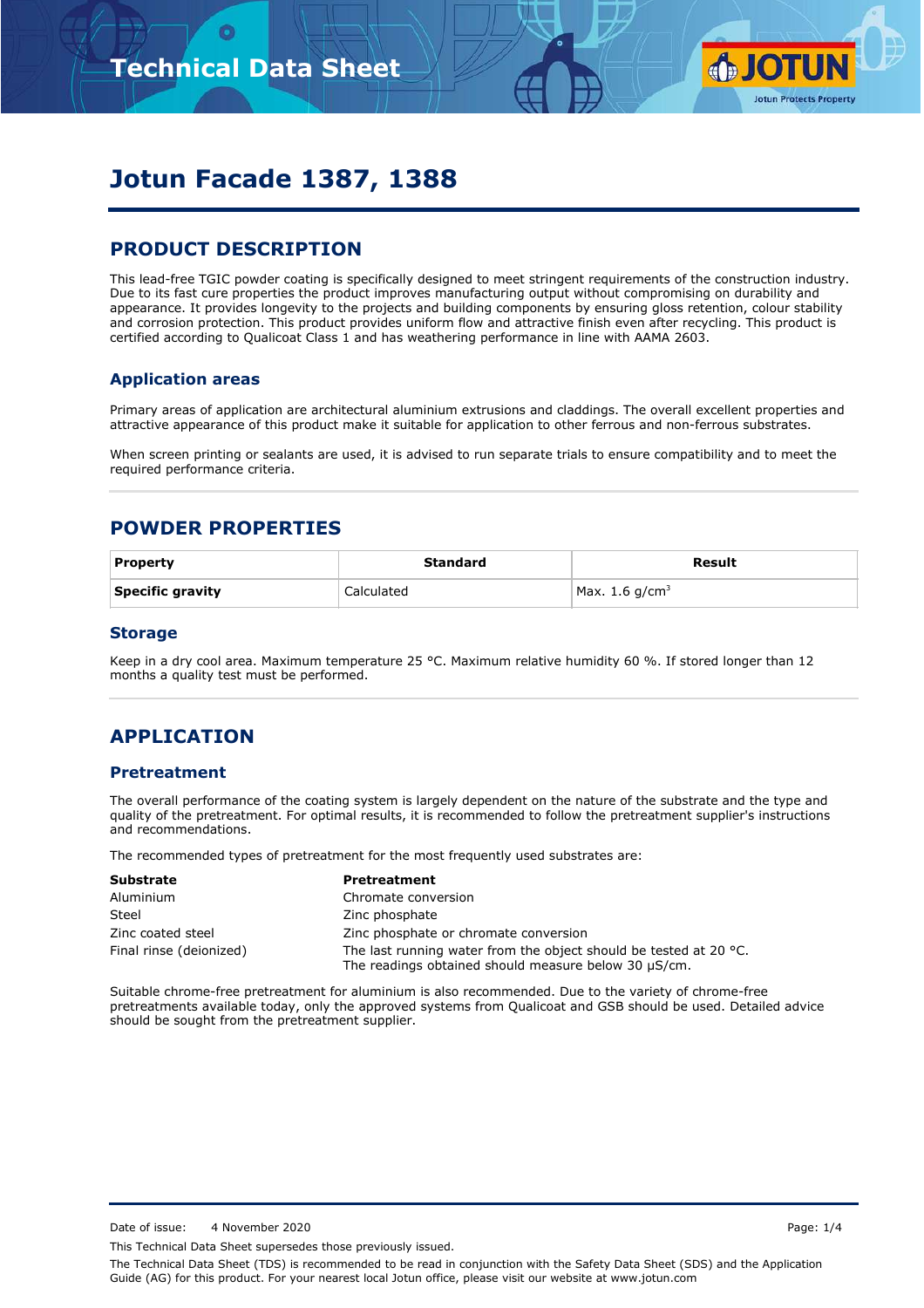

### **Powder application**

Recommended film thickness (µm): 60-80

#### **Curing**



#### **Equipment**

Suitable for Corona or Tribo charging equipment.

## **APPEARANCE**

| <b>Colour</b> | White and light colours.          |                     |
|---------------|-----------------------------------|---------------------|
| Gloss         | EN ISO 2813 (60°)<br>1387<br>1388 | 77±7<br>$90 \pm 10$ |

If the significant surface is too small or unsuitable for the gloss to be measured with the glossmeter, the gloss should be compared visually with the reference sample (from the same viewing angle).

### **PERFORMANCE**

The technical data provided below are typical for this product when applied as follows:

| Substrate                   | Chromated aluminium panels |
|-----------------------------|----------------------------|
| Substrate thickness (mm)    | 0.8                        |
| Film thickness $(\mu m)$    | 60-80                      |
| Typical values when tested. |                            |

| <b>Property</b>          | Standard                                                | Result                                                            |
|--------------------------|---------------------------------------------------------|-------------------------------------------------------------------|
| Adhesion                 | EN ISO 2409 (2 mm)                                      | Cross-cut rating Gt0 (100 % adhesion)                             |
| <b>Impact resistance</b> | EN ISO 6272 / ASTM D2794<br>(impactor diameter 15.9 mm) | More than 23 inch-pounds or 2.5 Nm<br>without film cracking       |
| <b>Cupping test</b>      | EN ISO 1520                                             | Indentation depth in excess of 5 mm<br>without film cracking      |
| <b>Flexibility</b>       | <b>EN ISO 1519</b>                                      | Cylindrical Mandrel bending test, passes 5<br>mm Mandrel diameter |
|                          |                                                         |                                                                   |

This Technical Data Sheet supersedes those previously issued.

The Technical Data Sheet (TDS) is recommended to be read in conjunction with the Safety Data Sheet (SDS) and the Application Guide (AG) for this product. For your nearest local Jotun office, please visit our website at www.jotun.com

Date of issue: 4 November 2020 **Page: 2/4**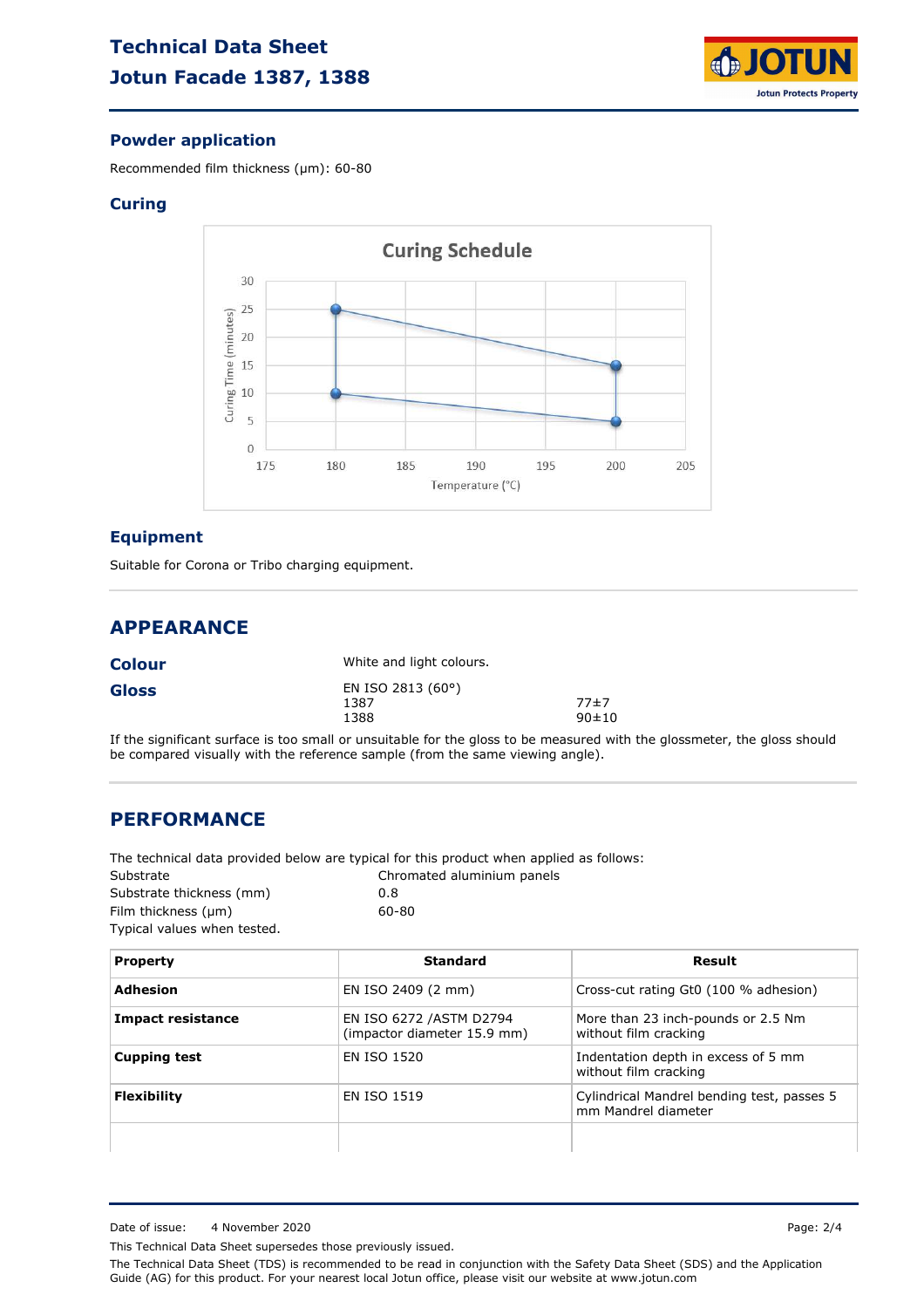# **Technical Data Sheet Jotun Facade 1387, 1388**



| <b>Film hardness</b>                             | <b>FN ISO 2815</b>                   | Indentation resistance according to<br>Buchholz: $>80$                                                                                                      |
|--------------------------------------------------|--------------------------------------|-------------------------------------------------------------------------------------------------------------------------------------------------------------|
| <b>Mortar resistance</b>                         | EN 12206-1                           | The mortar must be easy to remove<br>without leaving any residues.                                                                                          |
| Drilling, milling and sawing<br>test             |                                      | No flaking of coating.                                                                                                                                      |
| <b>Humidity resistance containing</b><br>$SO2$ . | EN ISO 3231 (0.2 I SO <sub>2</sub> ) | No infiltration exceeding 1 mm on both<br>sides of the scratch after 30 cycles.                                                                             |
| <b>Humidity resistance</b>                       | EN ISO 6270-2                        | No infiltration exceeding 1 mm on both<br>sides of the scratch after 1000 hours                                                                             |
| Acetic acid salt spray<br>resistance             | ISO 9227                             | After 1000 hours testing - maximum 16<br>mm <sup>2</sup> infiltration over a scratch length of 10<br>cm.                                                    |
| <b>Accelerated weathering</b>                    | ISO 16474-3                          | Cycle: 4 hours at 50 °C UV and 4 hours at<br>40 °C condensation. No chalking, excellent<br>gloss retention and colour stability after<br>300 hours testing. |
| <b>Natural weathering test</b>                   | ISO 2810 (South Florida, 27 °N)      | No chalking, excellent gloss retention and<br>colour stability after 12 months exposure<br>(angle of 5° to South).                                          |
| <b>Flame spread index</b>                        | <b>ASTM E84</b>                      | Class 1 or A                                                                                                                                                |
| <b>Smoke Development Index</b>                   | <b>ASTM E84</b>                      | Class 1 or A                                                                                                                                                |

#### **Approvals**

This product is certified according to Qualicoat Class 1 and has weathering performance in line with AAMA 2603. Facade 1387/88 - P1733 (AE)



#### **Additional information**

This product may be backed by a Product Performance Guarantee when applied on extruded architectural aluminium substrate. For further advice please contact your local Jotun office.

### **Disclaimer**

The information in this document is given to the best of Jotun's knowledge, based on laboratory testing and practical experience. Jotun's products are considered as semi-finished goods and as such, products are often used under conditions beyond Jotun's control. Jotun cannot guarantee anything but the quality of the product itself. Minor product variations may be implemented in order to comply with local requirements. Jotun reserves the right to change the given data without further notice.

Users should always consult Jotun for specific guidance on the general suitability of this product for their needs and specific application practices.

If there is any inconsistency between different language issues of this document, the English (United Kingdom) version will prevail.

Date of issue: 4 November 2020 **Page: 3/4** 

This Technical Data Sheet supersedes those previously issued.

The Technical Data Sheet (TDS) is recommended to be read in conjunction with the Safety Data Sheet (SDS) and the Application Guide (AG) for this product. For your nearest local Jotun office, please visit our website at www.jotun.com